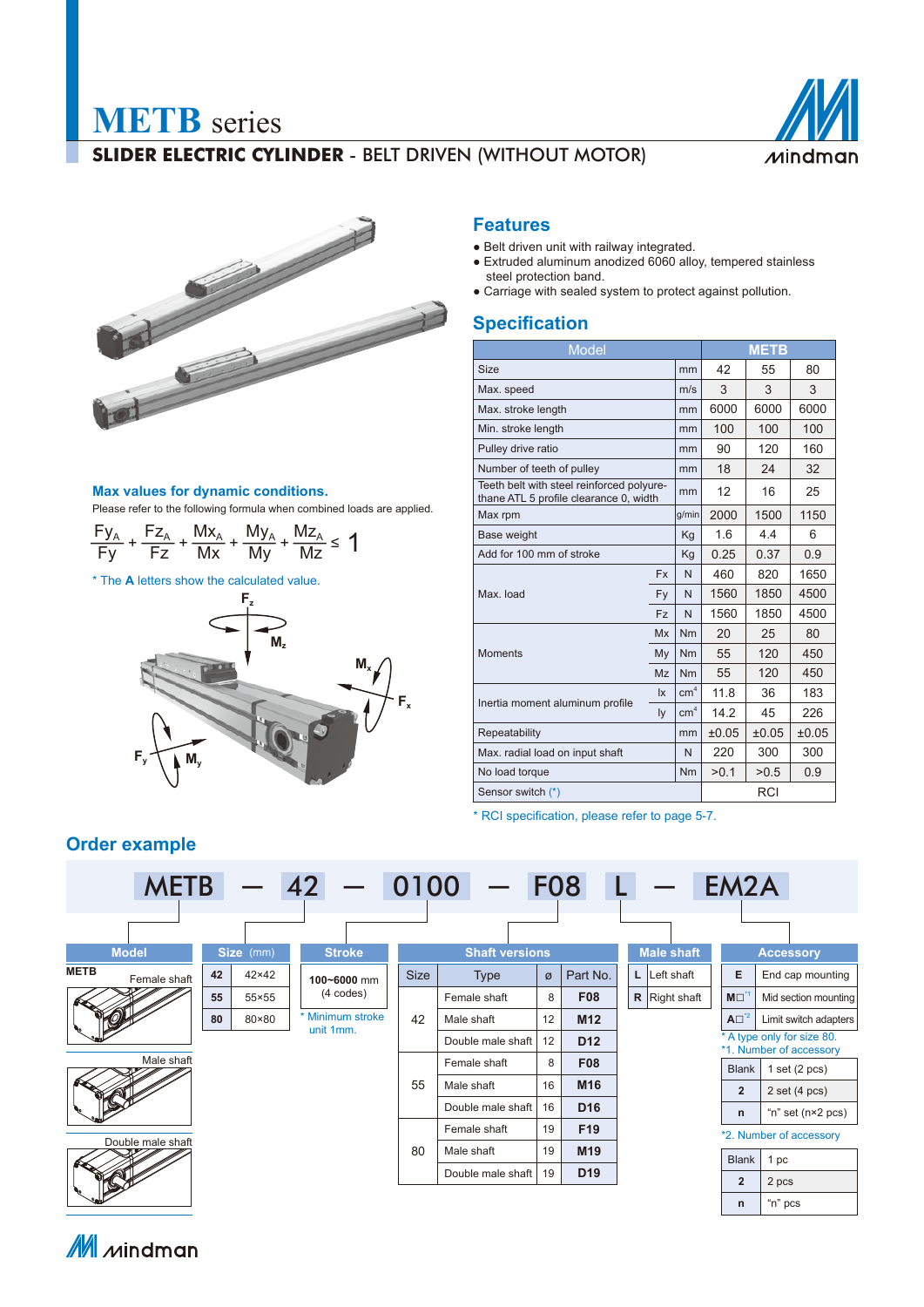## **SLIDER ELECTRIC CYLINDER** - BELT DRIVEN (WITHOUT MOTOR)







## ACTUATOR CLAMP MOTORSIDE LOAD **METB-42** Distance **METB-55 Between** Supports **METB-80** 12 Distance Between Supports (mm) **Max. Distance Between Supports** (mm) <sub>100</sub> 80  $60$  $\overline{a}$ <sub>20</sub>  $Max.1$ (N)  $\mathbf 0$ 0 500 1000 1500 2000 2500 3000 3500 4000 4500 5000 **Load on the Carriage** N





M Mindman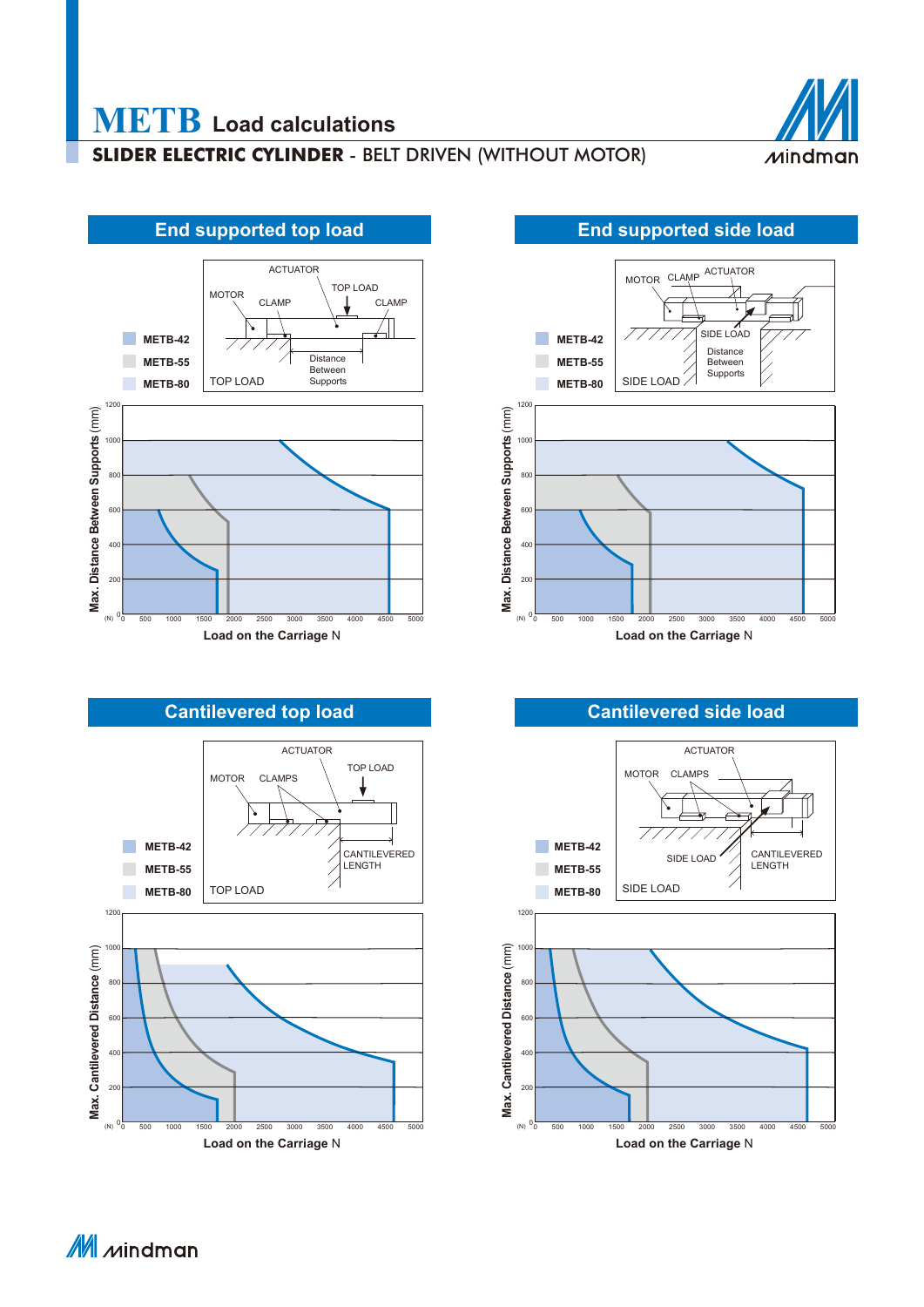

## **METB Dimensions** □42~□<sup>80</sup>

## **SLIDER ELECTRIC CYLINDER** - BELT DRIVEN (WITHOUT MOTOR)



M mindman